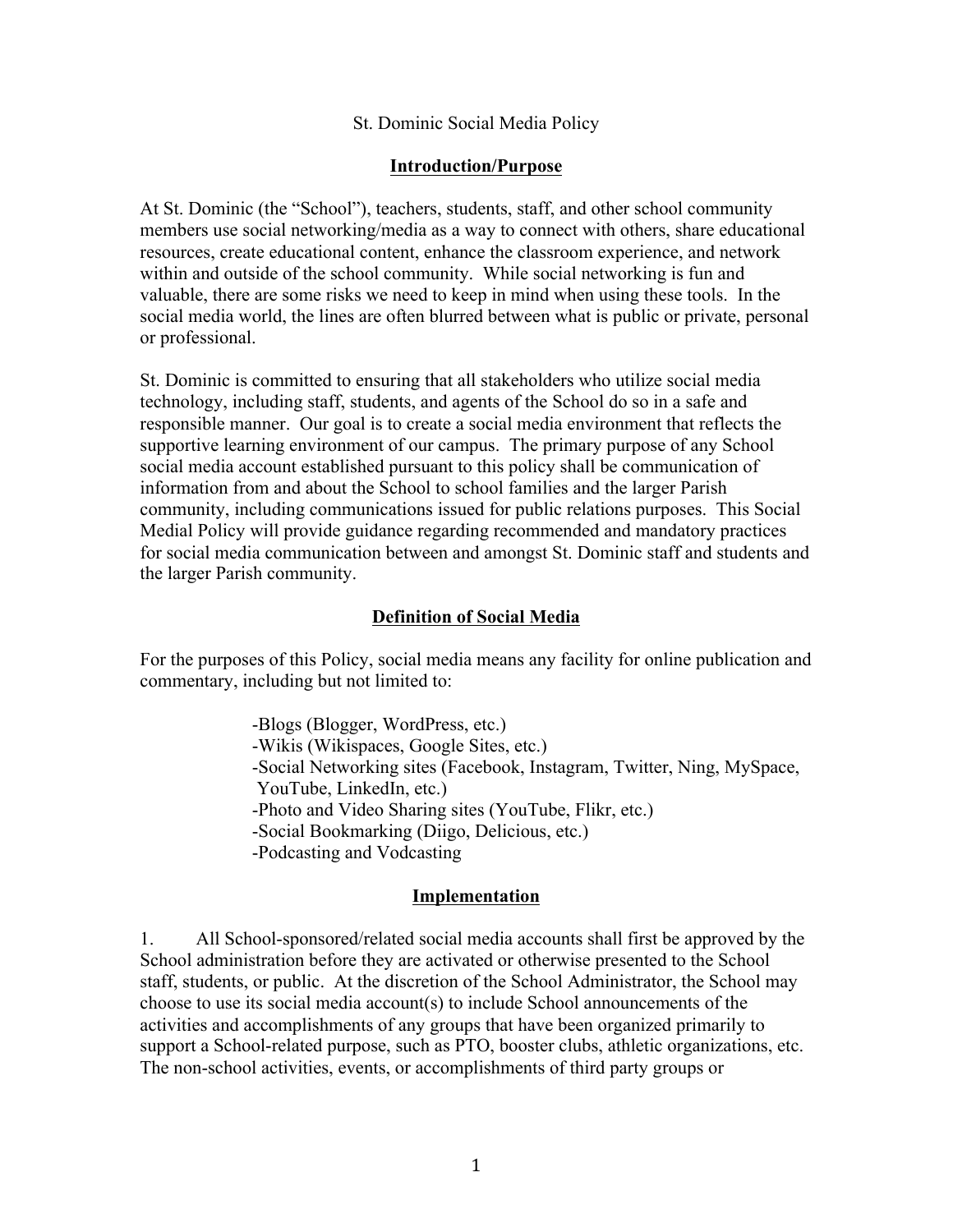organizations that are not organized primarily to support a School-related purpose shall not be advertised or promoted through any School social media account(s).

2. At least two adults who are also employees, clerics, or volunteers of the School should have full administrative access to all School or School-sponsored website accounts and must also be approved to work with children in accordance with Archdiocesan policy.

3. Except for School-sponsored social media accounts that have been approved pursuant to this Policy, no School employee or other person acting as an agent for the School shall establish any account, site, page, blog, or other similar presence on a thirdparty website or on any other third-party electronic social media application that purports to represent, or that a member of the public would be likely to reasonably believe represents (e.g. due to the manner in which the information is presented), an official or authorized account, site, page, blog, or other similar presence of the School or any school-sponsored program or activity (e.g. athletic teams).

4. To the extent any School-sponsored social media application allows the account holder to offer a public posting option to users other than the account holder (i.e. a feature in which information can be posted by non-School users and displayed through the account for access by other public users), such a feature shall not be enabled in connection with the School-sponsored account.

# **Guiding Principles and Policies for School Employees**

1. School Employees should treat professional social media space and communications as they would a classroom environment or workplace. The same standards of professionalism are expected on professional social media sites. If a particular type of behavior is inappropriate in the classroom or professional workplace, then that behavior is also inappropriate on the professional social media site. Professional social media accounts will be considered as extensions of the classroom environment.

2. Although the lines between public and private, personal and professional, can become blurred in the digital world, you will always be considered to be a St. Dominic School employee. Whether it is clearly communicated or not, you will be identified as an employee of the School in what you do and say online. As such, School employees should not engage in online activity that would cause scandal or express a disregard for trying to faithfully live as a disciple of Christ. This activity includes, but is not limited to: inappropriate images or dress; advocacy of inappropriate music, movies or entertainment; obscene, profane or vulgar language; communication or conduct that is harassing, threatening, bullying, libelous, or defamatory; encouragement of illegal or immoral activity; and advocacy of inappropriate use of alcohol or drugs.

3. School employees shall respect the privacy and the feelings of others. Under no circumstances should offensive comments be made about students, colleagues (including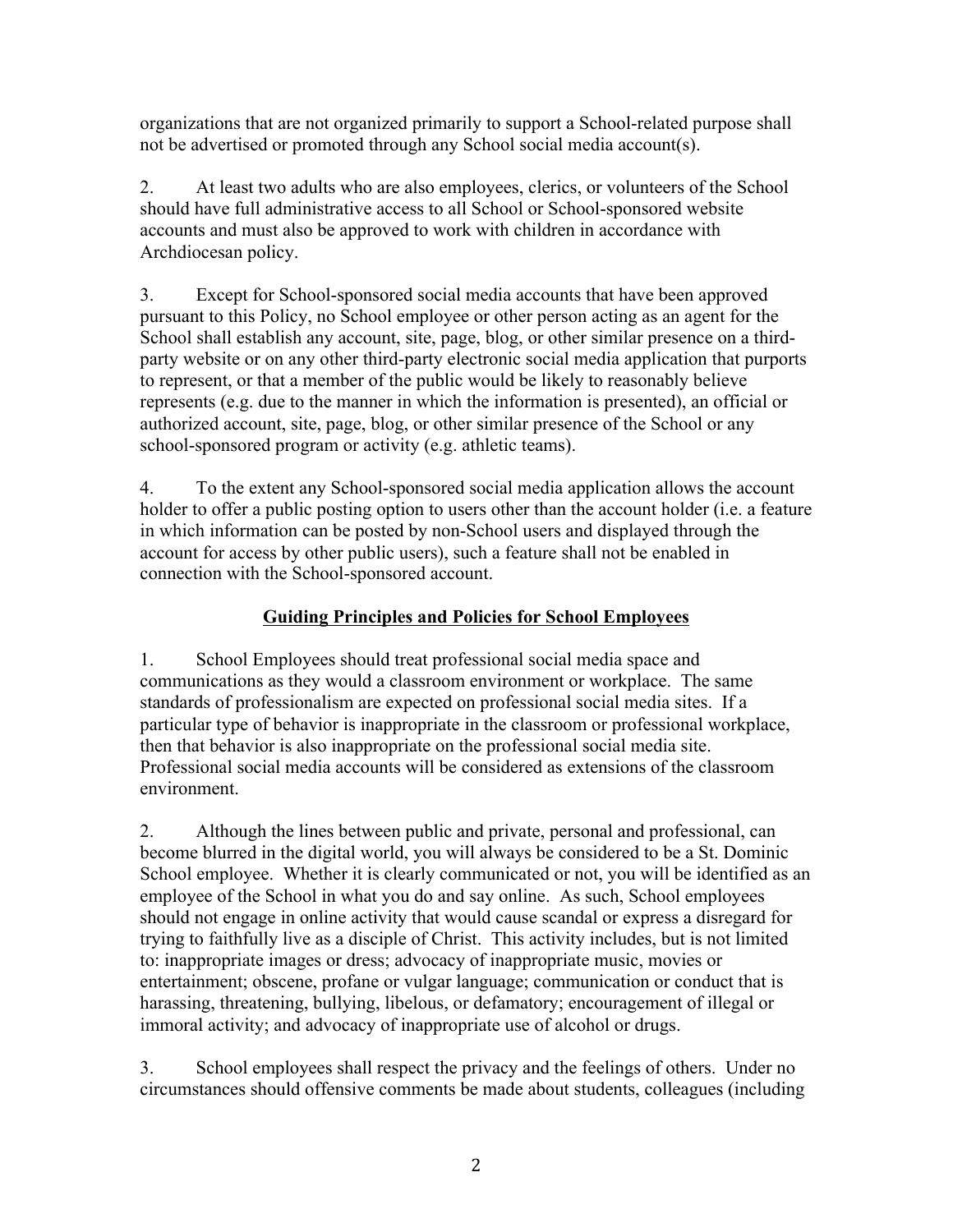administrators), nor the School in general. Negative comments about people may amount to cyber-bullying and could be deemed a disciplinary offense. Posts and comments should help build and support the School community. School employees are responsible for what they post, even if on a personal page.

4. As a recommended practice, School employees are encouraged to use appropriate privacy settings to control access to their personal social media sites. School employees need to be aware that there are limitations to privacy settings and anything published on the Internet can easily become public (e.g. it is easy for others that you have permitted to see your profile to copy and paste text, take "screenshots" and "tag" or identify you in photos they publish with or without your knowledge or permission and send it to someone else). School employees are responsible for understanding the rules of personal social media sites.

5. School employees shall not post or otherwise disclose any personally identifiable student information, student images, or confidential information on personal social media sites without written parental consent, except for images taken in the public arena, such as at sporting events or fine arts public performances. This written permission is already included as part of the standard permission/release form for any event. The posting or disclosure, on any School-sponsored social media site, of any photos or videos of students who are on the "Do Not Photo" list is strictly prohibited. Even with permission to utilize an identifiable image of a child on any social media account, youth should not be identified by anything more than a first name.

6. School employees shall not use the St. Dominic logo or make representations that their personal social media sites speak in an official School capacity. If an individual identifies him/herself as an employee of the School on a personal social media account, the account should include the following disclaimer: "The views expressed on this account are mine alone and do not necessarily reflect the views of St. Dominic School or the Archdiocese of Cincinnati."

7. School employees are prohibited from disclosing via the internet information that is understood to be held in confidence by the Archdiocese of Cincinnati or its Affiliates. School employees are prohibited form disclosing via the internet any information that is proprietary to the Archdiocese of Cincinnati or its Affiliates, except by explicit permission of the appropriate authority.

8. School employees shall not "friend" students and are advised to not add parents as friends to their personal accounts. The School recognizes that because of the tight-knit community of St. Dominic, many School employees may have students or parents of students that are family members or close personal friends. However, the School cautions said School employees against engaging in such social-networking friendships with these individuals. School employees are encouraged to create official school or work-related page(s) and to instead utilize these as set forth elsewhere in this Policy.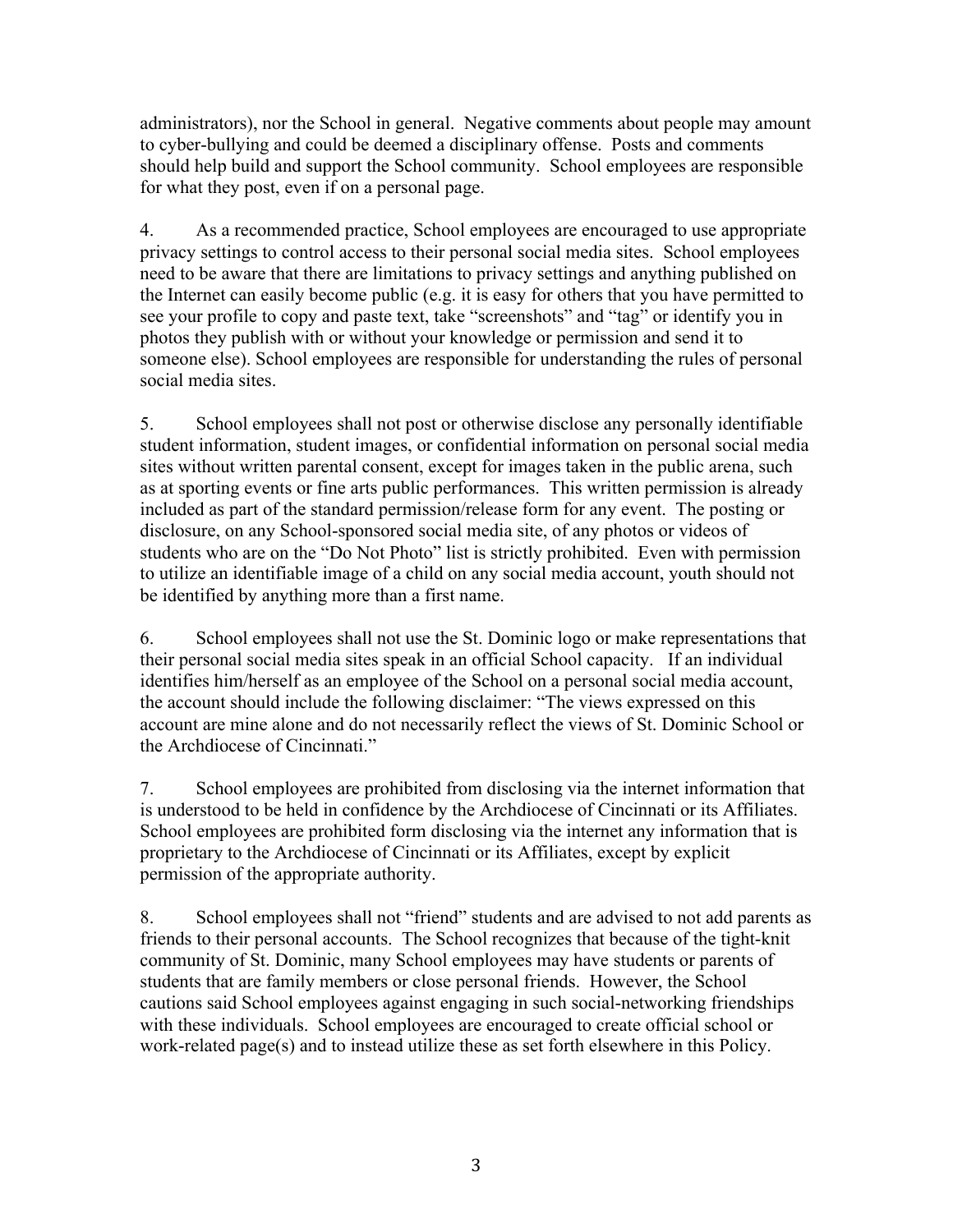9. Any and all digital communication between School employees and students shall be restricted to educational or religious purposes only. School employees are prohibited from establishing personal relationships with students that are unprofessional and thereby inappropriate. Examples of inappropriate relationships include but are not limited to, fraternizing or communicating with students as if they were peers such as writing personal emails; personally texting or calling students or allowing students to make personal calls to them unrelated to homework, classwork, or other school or parishrelated business; sending inappropriate pictures to students; discussing or revealing to students personal matters about their private lives or inviting students (other than professional counseling by a School counselor); and engaging in sexualized dialogue, whether in person, by phone, via the Internet, or in writing.

10. When using group messaging services, group texting services or similar programs with children, at least one adult approved to work with children shall be included in the messages.

11. Any online contributions to School-sponsored social media sites should be well written. Following writing conventions including proper grammar, capitalization, and punctuation is expected.

12. Any online contributions to School-sponsored social media sites must respect copyright and fair use guidelines. If sharing what another has said, link to the source and use the embedded content. Be sure to cite your source when quoting. When using a hyperlink, confirm that that link goes where it should and that the content is appropriate. Keep in mind that copyright and fair use also apply to music. Do not post presentations or videos using popular music, or any music or art that you have not obtained the appropriate permissions for use. For example, purchasing something for personal use does not mean that you have purchased the right to broadcast it to others online.

13. When using Social Media for instructional use, School employees shall:

-Share responsibility for modeling appropriate behavior and creating on online environment where mutual respect, tolerance and civility among students and staff are promoted.

-Discuss all aspects of the Social Media Policy before using social media for instructional purposes.

-Monitor online learning platforms used in instructional activities. -Report any complaints or incidents involving social media to the School administration.

14. School employees who interact with children shall be aware of and comply with all aspects of the *Children's Online Privacy Protection Act* and the *Decree on Child Protection* for the Archdiocese of Cincinnati. The Archdiocese of Cincinnati and its Affiliates will review alleged violations of the above-mentioned Act and Decree on a case-by-case basis. In the event that a provision of this Social Media Policy cannot be reconciled with the above-mentioned Decree, the provisions of the Decree will prevail.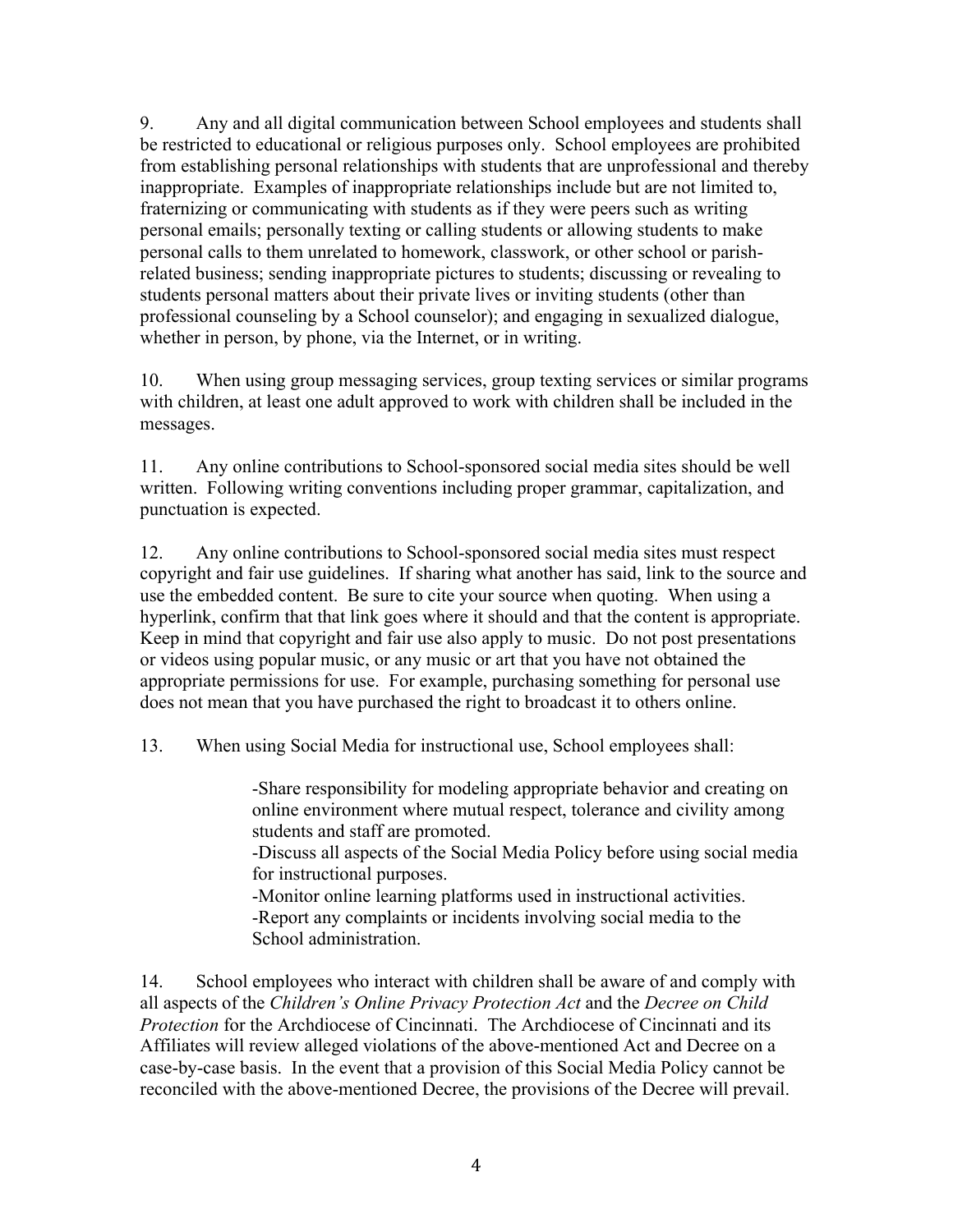## **Guiding Principles and Polices for Volunteers**

1. School volunteers shall not post or otherwise disclose any personally identifiable student information, student images, or confidential information on personal social media sites without written parental consent, except for images taken in the public arena, such as at sporting events or fine arts public performances. This written permission is already included as part of the standard permission/release form for any event. The posting or disclosure, on any School-sponsored social media site, of any photos or videos of students who are on the "Do Not Photo" list is strictly prohibited. Even with permission to utilize an identifiable image of a child on any social media account, youth should not be identified by anything more than a first name.

2. School volunteers are prohibited from disclosing, via the internet, information that is understood to be held in confidence by the Archdiocese of Cincinnati or its Affiliates. School volunteers are prohibited from disclosing, via the internet, any information that is proprietary to the Archdiocese of Cincinnati or its Affiliates, except by explicit permission of the appropriate authority.

3. Any online contributions to School-sponsored social media sites should be well written. Following writing conventions including proper grammar, capitalization, and punctuation is expected.

4. Any online contributions to School-sponsored social media sites must respect copyright and fair use guidelines. If sharing what another has said, link to the source and use the embedded content. Be sure to cite your source when quoting. When using a hyperlink, confirm that that link goes where it should and that the content is appropriate. Keep in mind that copyright and fair use also apply to music. Do not post presentations or videos using popular music, or any music or art that you have not obtained the appropriate permissions for use. For example, purchasing something for personal use does not mean that you have purchased the right to broadcast it to others online.

5. School volunteers who interact with children should be aware of and comply with all aspects of the *Children's Online Privacy Protection Act* and the *Decree on Child Protection* for the Archdiocese of Cincinnati. The Archdiocese of Cincinnati and its Affiliates will review alleged violations of the above-mentioned Act and Decree on a case-by-case basis. In the event that a provision of this Social Media Policy cannot be reconciled with the above-mentioned Decree, the provisions of the Decree will prevail.

6. School volunteers shall respect the privacy and the feelings of others. Under no circumstances should offensive comments be made about students, staff (including administrators), nor the School in general. Posts and comments should help build and support the School community. School volunteers are responsible for what they contribute to any School-sponsored social media site.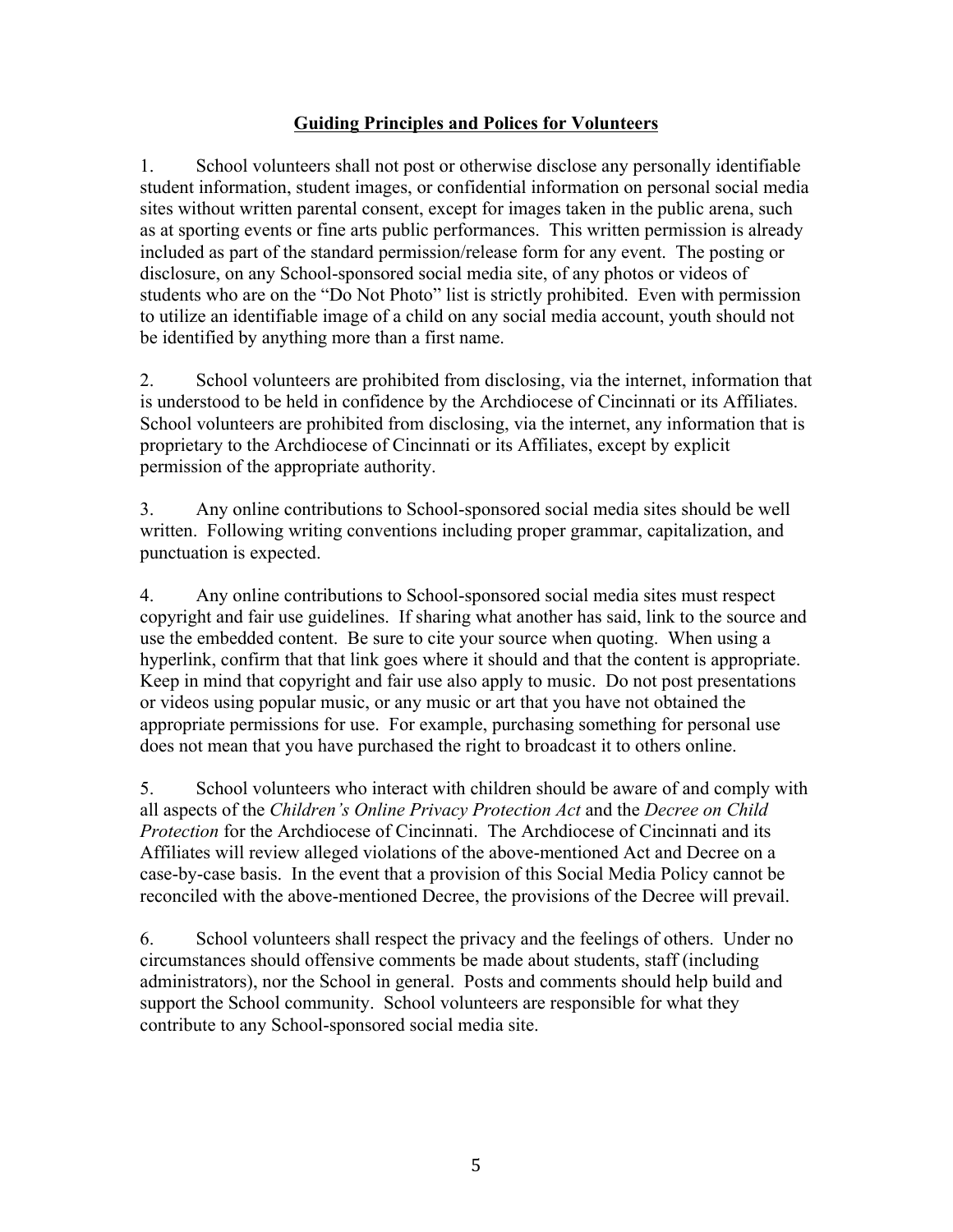# **Guiding Principles and Policies for Student**s

1. Everything you post is public information. Any text or photo placed online is completely out of your control the moment it is posted, even if you limit access to your profile. Any posted/published information (including pictures, videos, and comments) may be accessible even after you remove it.

2. Students are responsible for their own behavior when communicating via social media and will be held accountable for the content of the communications that they state/post on social media sites. Use good judgment—do not post anything when you are angry, upset, or your judgment is impaired in any way and do not post anything you wouldn't say in a public forum when representing St. Dominic.

3. Consistent with the Code of Conduct found in the student handbook, Students are not permitted to use personal social media accounts on school premises during school hours.

4. Students must respect the laws for governing copyright and fair use or fair dealing of copyrighted material owned by others. Students should always properly cite any work originally produced by another and should link to other's work rather than reproduce it.

5. Students must respect the privacy of other students, staff, and other members of the School community and must not post confidential information that includes things such as student information (e.g. home address, phone number, birth date, etc.), grades, or any other personal, sensitive information that would identify individuals.

6. Students must take responsibility for helping to create a safe school environment on and offline by reporting bullying or hazing to a trusted School teacher or administrator. Consistent with the policy set forth in the St. Dominic student handbook, students shall refrain from participating or contributing to cyber-bullying, which is bullying through digital means such as via text message, image, video, message, website post, social media activity, or other form of communication sent by an electronic device.

7. Students should make sure that utilizing social media does not interfere with their functions as a student, or other commitments to St. Dominic and themselves.

# **Consequences for Inappropriate, Unauthorized, or Illegal Use**

Any violations of this Social Media Policy may result in loss of access and a variety of other disciplinary actions, including but not limited to, warnings, usage restrictions, loss of privileges, position reassignment, oral or written reprimands, student suspensions, employee suspensions (with or without pay), dismissal, expulsions, breach of contract, penalties provided in statutes, regulations, and other laws and/or legal proceedings on a case-by-case basis.